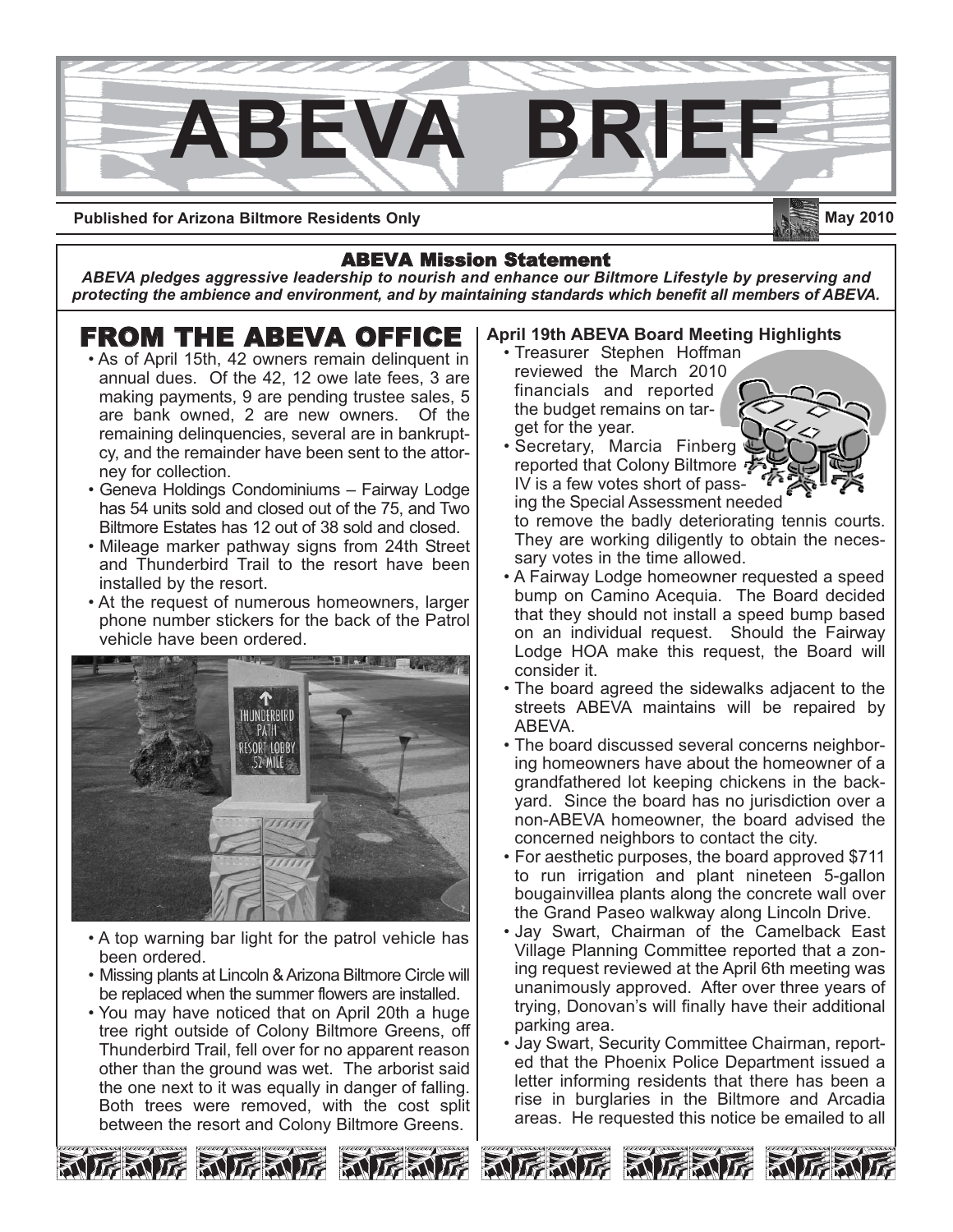owners with email and mailed to the grandfathered lot owners. A copy of that letter is also included in this *ABEVA Brief*.

• The next regular ABEVA board meeting will be held on May 17, 2010 at 5:30 p.m. in the ABEVA office.  $\blacksquare$ 

### SECURITY

The weekend of April 9th there were 3 break-ins on the loop road. (2 were reported to the police, the 3rd opted not to report). These were crimes of opportunity. Please protect yourself and your neighbors by locking all



doors and gates. If you leave your car outside overnight, lock it and remove all keys and garage door openers. (See article below for further safety tips.)

In another incident on the loop road, a crime was averted. The guard from Fairway Lodge contacted ABEVA Roving Patrol about a suspicious vehicle driving around. Our guard contacted police, and between the two vehicles two men were arrested, and the car impounded for drugs.

Should you see anything suspicious call:

• Roving Patrol at 602-369-4776 or

• Phoenix Crime Stop at 602-262-6151

Please program both of these numbers in your home and cell phones.

#### **Letter from Phoenix Police Department and Councilman Diciccio**

The following is a letter received from the Phoenix Police Department and the Councilman. This letter was distributed to all 1,044 homeowners which ABEVA has email addresses for.

There has been a recent increase in seasonal burglaries, in particular in the Arcadia and Biltmore areas. Burglaries are usually crimes of opportunity. Burglars take advantage of the mild weather to seek out homes with open windows and doors. The Phoenix Police Department has provided several steps you can take to improve the security of your home:

#### **SECURE YOUR HOME**

- Lock all doors and windows, NOT JUST SCREENS. Screens can be easily cut to gain entry.
- Close and secure your garage. Don't leave it open even a foot!
- Lock your vehicle. If you park in the driveway and have a garage, do not store your garage door opener in your vehicle. A thief can access the vehicle and use the garage opener to gain entry



和厉利厉 和厉利厉 利

into your home.

- If you have a doggie door, keep in mind a person of smaller stature could use it as an entry point. Secure this point of entry.
- Lock your gates. If a criminal has to deal with locks or jump over fences, this can be much more obvious to neighbors as something out of the ordinary.
- Light the night. Low voltage lighting and/or motion activated lighting make are a tremendous deterrent to crime. Leaving the outside lights on all night can be a good prevention tool.
- Consider installing an alarm system. Burglars do not like having any attention drawn to them.

#### **BE A GOOD NEIGHBOR**

- Be watchful of suspicious activity around your home, and your neighbors' too.
- Watch for vehicles driving through alleyways. Alleys are not to be used as thoroughfares. Report suspicious activity.
- Get to know your neighbors. Pick up newspapers in the driveway, and know what vehicles should be parked at the home.
- Be wary of solicitors. Do not allow people into your home that you do not know, and monitor their activity after they leave your doorstep.

#### **WHAT TO DO IF YOU ARE A VICTIM**

- If you arrive home and believe your home was burglarized, don't enter. Call 9-1-1 and report the crime immediately.
- Don't touch or disturb anything. Evidence collection has led to the arrest of many burglars. Allow the officer to view the crime scene just as you found it.
- If you believe someone is in your home while you are home, DO NOT CONFRONT THE INTRUD-ER. If you can, quietly exit the home and call 9- 1-1. If you cannot leave without alerting the criminal, go to a safe room, lock the door and call 9-1-1.

The best defense against crime is to be aware and informed. Learning and following these simple suggestions will go a long way toward keeping your home and neighborhood safe.

Please call 9-1-1 to report a serious crime, fire, serious medical condition, crime in progress, or any situation requiring immediate response of Police, Fire or Emergency Medical Personnel.

Please call NON-EMERGENCY CRIMESTOP (602-262-6151) to report any situation NOT requiring immediate response such as report calls for burglary, thefts, stolen vehicles, non-urgent traffic problems, or loud noise complaints.



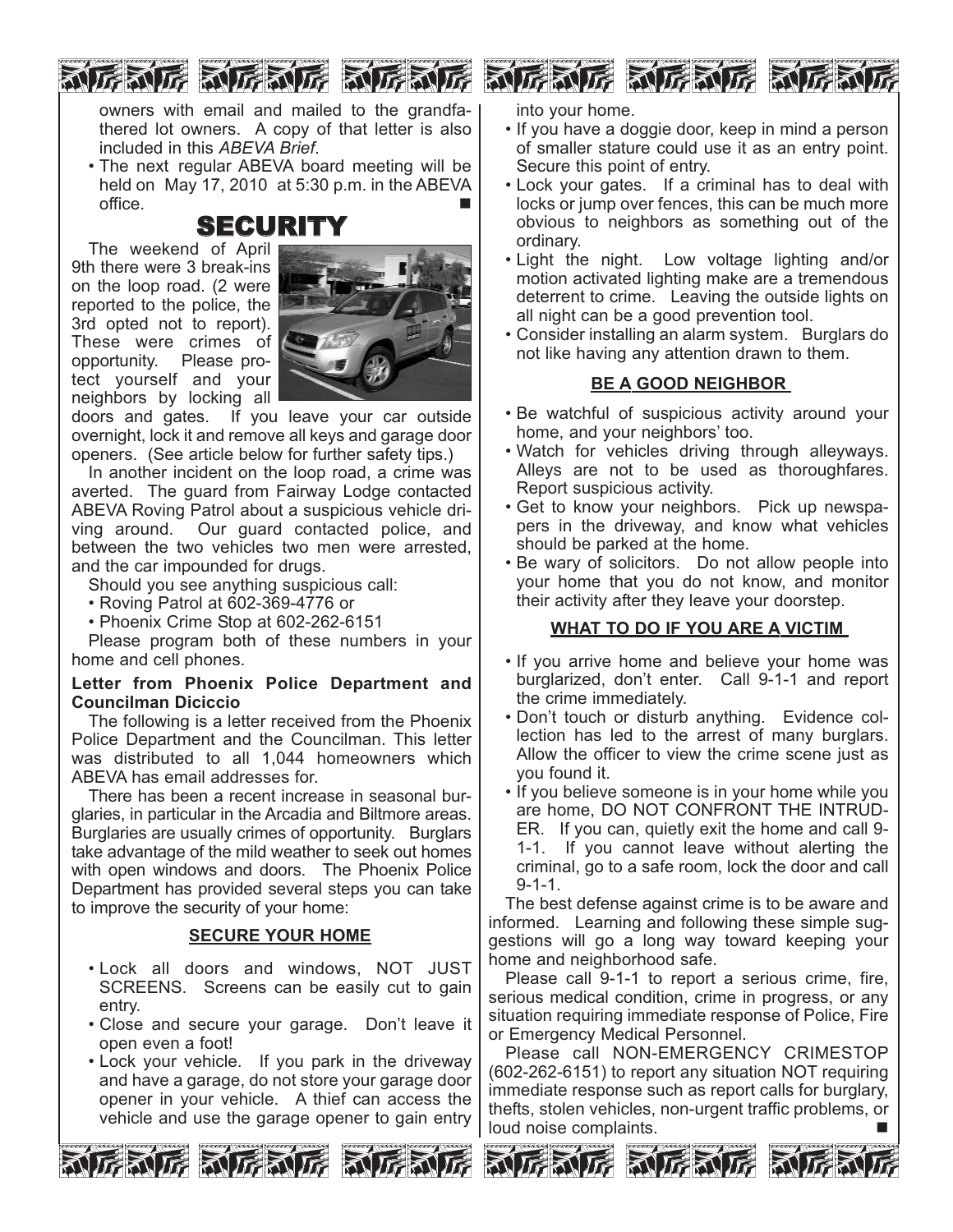### NE NE NENE NENE NENE NENE NENE NE MEETINGS & LUNCHEONS

#### **Camelback East Village Planning Committee**

The next meeting is scheduled for Tuesday, May 4th at 6:00 p.m. at the Devonshire Senior Center, located at 2802 E. Devonshire (one block north of Indian School Road). The meetings are open to the general public. For additional information, please call Marc Thornton, Camelback East Village Planner at (602) 261-8701 or visit the website at www.phoenix.gov/PUBMEETC/indxhtml.html.

#### **Biltmore Area Partnership**



The Biltmore Area Partnership May 25th, 2010 networking luncheon will be at Embassy Suites. The guest speaker will be will Officer Jonathon McLachlan from the Neighborhood enforcement team at Squaw Peak Precinct. He will speak on personal safety. Embassy Suites is located at 2630 E. Camelback Road.

The cost is \$25 for members and \$35 for guests and non-members. Networking is from 11:30 a.m. to12:00 noon, at which time lunch will be served. The speaker will address the audience from 12:30 p.m to 1:00 p.m. For additional information, confirm or make a reservation, call Ed Rossi at 602-957-6483. Please send checks to Biltmore Area Partnership at 3104 East Camelback Road #174, Phoenix, AZ 85016. ■

#### **Biltmore Networking Group**

The Biltmore Networking Group monthly happy hour provides an excellent opportunity to meet and network with others in the Biltmore community. There is usually a group of about 60-80 professionals, including finance, fine arts, government, hospitality, law, marketing, medicine, real estate, technology and many more.



This month's happy hour is planned for May 6th from 5:30 p.m. to 7:30 p.m. at the Omaha SteakHouse Garden Lounge inside the Embassy Suites located at 2630 East Camelback Road. There is no need to RSVP, and there is never a charge to attend these events. If you have any questions or would like to be added to the email list for monthly announcements, please contact Shahpar Shahpar at Tiffany & Bosco, P.A. at  $ss@tblaw.com$  or (602) 255-6020.

### COMMUNITY ASSOCIATIONS

**ABEVA is a Community Association. What does that mean? The Definition of a Community Association:** A community association provides a communal basis for preserving, maintaining and enhancing homes and property.

All community associations have three basic, defining characteristics:

- **1.) Membership in the community is mandatory and automatic for all owners.** This is unlike other associations whose membership is voluntary.
- **2.) Certain documents bind all owners to be governed by the community association.** These documents require mutual obligations to be performed by the individual owner and the community.
- **3.) Mandatory lien-based economic charges or assessments are levied on each owner and the community.**

**Purpose of a Community Association:** People choose to live in community associations for numerous reasons. Many association owners value the inherent benefits offered by community association living. Community associations are designed to:







### **ABEVA Board of Directors**

**James Bell, President Heather Litton, Vice President Stephen Hoffman, Treasurer Marcia Finberg, Secretary Camille Ercolano Steve Goldston Mark Monserez Dr. Arnold L. Serbin L.A. Shafkind Harvey Shrednick Jay Swart**

**ABEVA Office Information 2525 East Arizona Biltmore Circle, Building D, Ste. 145 Phoenix, Arizona 85016 Hours Mon.-Fri. 8:30 am-5 pm 602-955-1003 phone 602-955-1144 fax Roberta Peterson - Exec. Dir. email: rpeterson@abeva.com Beryl Ross - Executive Assistant & Notary - bross@abeva.com Roving Patrol: 602-369-4776 Police Dept. Non-Emergency: 602-262-6151 Resort Truck Parking on ABC Hotline 602-954-2513**



#### **Website Information**

Sign on to visit the website by going to www.abeva.com. If you do not yet have a login name and password, from the menu on the left choose e-forms, then choose login request, fill out the required information and click submit. We will send your preassigned login name and password back by email. You may read board minutes and the *ABEVA Brief* online. ■